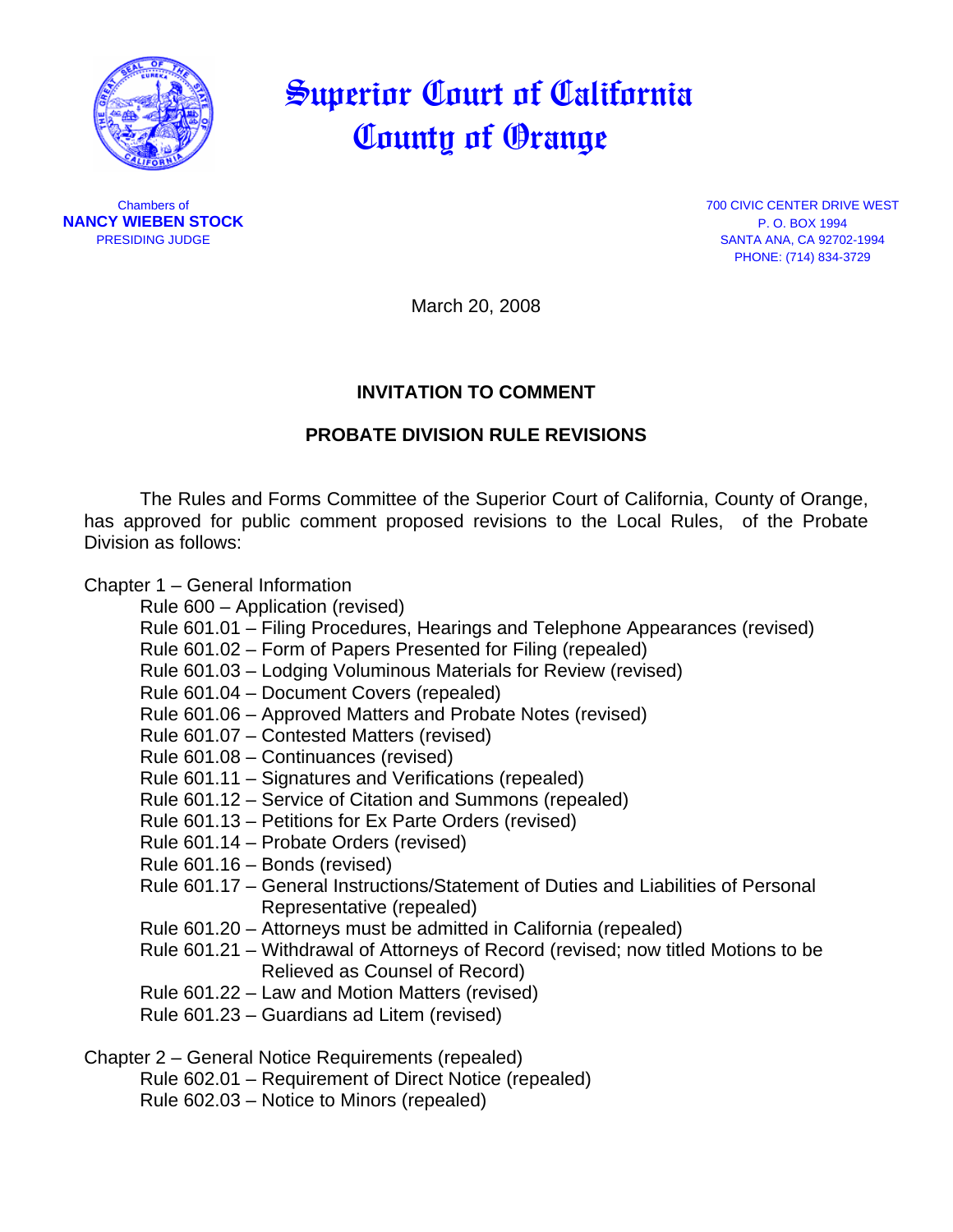#### **Page 2**

 Rule 602.04 – Notice to Guardians and Conservators (repealed) Rule 602.05 – Notice to Persons whose Current Addresses are Unknown (repealed) Rule 602.07 – Notice of Amendments and Amended Pleadings (repealed)

#### Chapter 3 – Appointment of Personal Representatives

- Rule 603.01 Special Letters of Administration (revised)
- Rule 603.02 Wills and Codicils as Exhibits to Petition (revised)
- Rule 603.04 Allegations in Petitions re Heirs or Devisees (revised)
- Rule 603.11 Proof of Wills by Affidavit or Declaration (revised)
- Rule 603.13 Bonding of Personal Representatives (revised)
- Chapter 4 Probate Referees, Inventories and Appraisals
	- Rule 604.01 Probate Referees (revised)
	- Rule 604.02 Character of Property (revised)
	- Rule 604.04 Appraisal by Independent Expert (revised)

#### Chapter 5 – Creditor's Claims

- Rule 605.01 Form of Claims (revised)
- Rule 605.02 Allowance or Rejection of Claim (revised)
- Rule 605.03 Claims of Representatives and their Attorneys (revised)
- Rule 605.04 Approval of Funeral and Interment Claims (revised)
- Rule 605.08 Special Creditors' Claims (revised)

#### Chapter 6 – Sales

- Rule 606.04 Sales of Cooperative and Mobile Homes (revised)
- Rule 606.05 Exclusive Listings for the Sale of Real Property (revised)
- Rule 606.10 Real Property Sales Appraisals (revised)
- Rule 606.14 Sales of Property Will Not Be Confirmed in the Absence of Attorney for the Estate (repealed)

Chapter 7 – Miscellaneous Petitions

- Rule 607.03 Petitions to Determine Title to Real or Personal Property pursuant to Probate Code 850 (revised)
- Rule 607.05 Petitions for Determination of Entitlement to Estate Distribution (revised)
- Chapter 8 Accounts, Compensation and Distributions
	- Rule 608.01 Required Form of Accounts for Decedent's Estates and Trusts (revised)
	- Rule 608.02 Petitions for Distribution without an Account and Waivers of Account (revised; renamed Required Form of Accounts for Conservatorships and Guardianships)
	- Rule 608.03 General Information on and Computation of Compensation (revised)
	- Rule 608.04 Request for Compensation Based on Services by a Paralegal (repealed)
	- Rule 608.07 Surcharge if Compensation Paid before Court Order (repealed)
	- Rule 608.08 Creditors' Claims (revised)
	- Rule 608.10 Taxes (revised)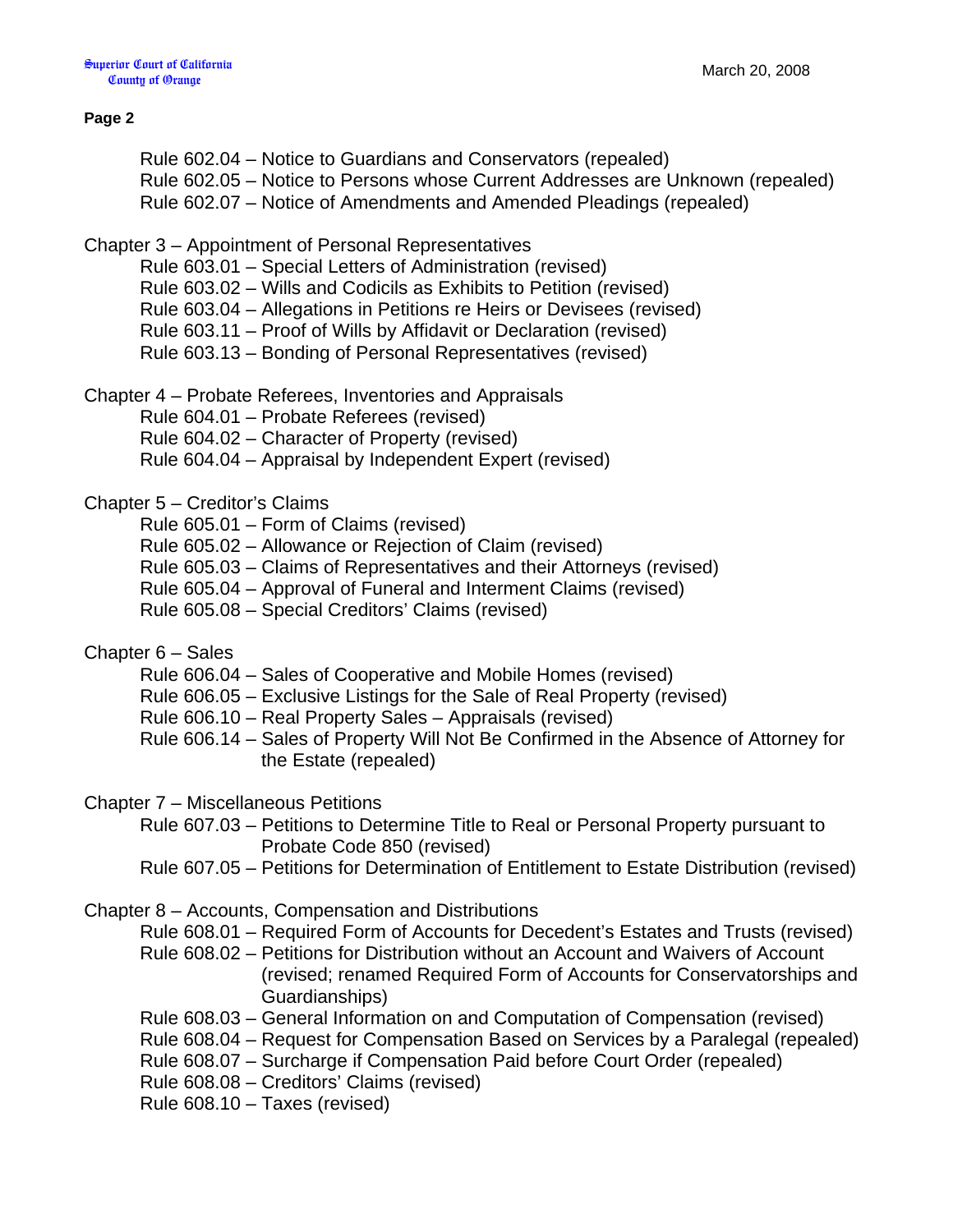#### **Page 3**

- Rule 608.12 Character of Property (repealed)
- Rule 608.15 Notices of Proposed Action in Estates Administered pursuant to Independent Administration of Estates Act (repealed)
- Rule 608.18 Notices in Guardianship and Conservatorship Accounts (repealed)
- Rule 608.19 Orders Dispensing with Accounts in Guardianships and Conservatorships (revised)
- Rule 608.20 Completeness of Petitions, Accounts, and Orders (revised)
- Rule 608.22 Final Discharge (repealed)
- Chapter 9 Joint Tenancies and Life Estates
	- Rule 609.01 Proceedings Must Be in Name of Decedent (revised)
	- Rule 609.02 Separate Petition Preferred (revised)
	- Rule 609.04 Inventories Unnecessary (revised)
	- Rule 609.05 Joint Tenancy Fees (revised; renamed Attorney Fees)

## Chapter 10 – Guardianships

- Rule 610.02 Appointment of Temporary Guardian Adoption Pending (revised)
- Rule 610.03 Appointment of Temporary Guardian No Adoption Pending (repealed)
- Rule 610.04 Appointment of General Guardian (revised)
- Rule 610.06 Guardianship of the Person Notice (repealed)
- Rule 610.08 Guardianship of the Person Additional Data and Declarations under Uniform Child Custody Jurisdiction Act (repealed)
- Rule 610.09 Guardianship of the Person Copy (repealed)
- Rule 610.11 Duties of Guardian Liability of Parents to Support Child (revised)
- Rule 610.12 Guardians' Accounts (revised)
- Rule 610.13 Allowance of Compensation in Guardianships (revised)
- Rule 610.15 Bonds of Guardians (revised)
- Rule 610.16 Investments by Guardians (revised)
- Rule 610.17 Deceased Wards Claims for Unpaid Expenses (repealed)

### Chapter 11 – Conservatorships

- Rule 611.02 Appointment of Temporary Conservator (revised)
- Rule 611.03 Appointment of General Conservator (revised)
- Rule 611.05 Limited Conservatorships (repealed)
- Rule 611.06 Capacity to Give Informed Consent for Medical Treatment (revised)
- Rule 611.09 Bonds of Conservators (revised)
- Rule 611.10 Investments by Conservators (revised)
- Rule 611.11 Conservators' Accounts (revised)
- Rule 611.14 Death of the Conservatee (revised)
- Rule 611.15 Deceased Conservatee Claims for Unpaid Expenses (repealed)
- Rule 611.16 Deceased Conservatees Liquidation of Estate (revised)
- Rule 611.18 Conservator's General Plan (repealed)
- Rule 611.19 Conservator's Handbook and Orientation Program (revised)